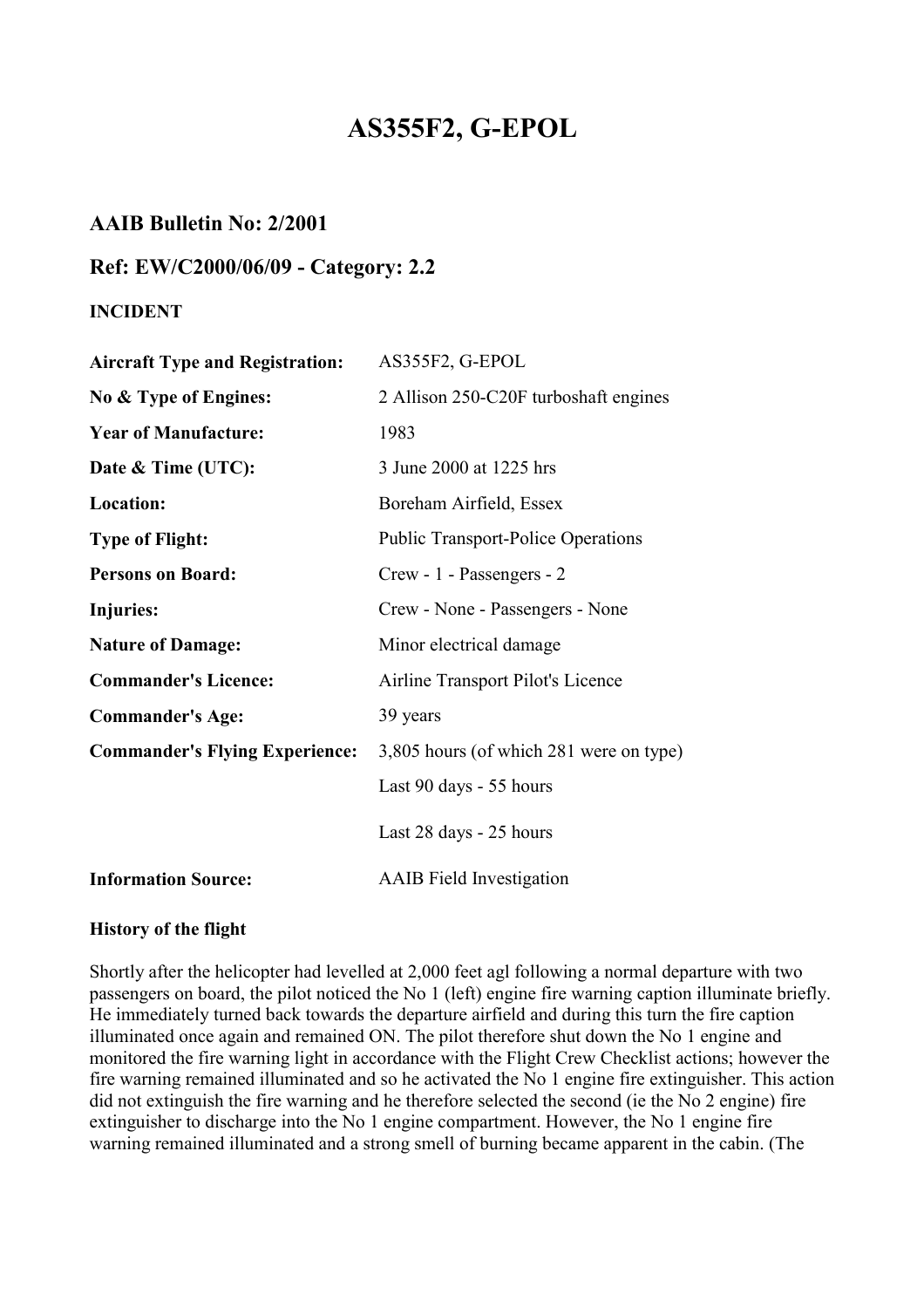rear seat passenger later stated that the burning smell may have been present after the first engine fire extinguisher was activated, but the front seat passenger and the pilot were not sure of this).

The pilot contacted ATC and the helicopter's base advising them of his intention to carry out a forced landing. The rear seat passenger then noticed smoke under the instrument panel coaming and upon further examination it was found that the smoke was emanating from an electrical panel adjacent to the pilot's left knee in the area below his collective lever. The smoke became noticeably denser over a very short period of time and the pilot then conducted a successful 'run-on' forced landing on an open grassed area of the airfield. The occupants vacated the helicopter after the pilot had shut down the No 2 engine, applied the rotor brake and switched off all electrical supplies. Once outside the helicopter, the pilot and his passengers did not see any evidence of fire in the engine area of the helicopter.

## **Engine fire extinguishing system description**

A schematic diagram of this system is attached at Appendix A. The helicopter was equipped with two fire bottles which were activated by electrically fired explosive 'squibs'. Each fire bottle had two discharge heads, each equipped with a squib, so that each fire bottle could be discharged into either engine compartment, depending upon which squib was fired. Mounted in the associated switch panel in the roof of the cockpit were four push button 'latch- ON' switches, one for each squib. On the left hand panel were the two switches for the No 1 engine compartment fire extinguishant and on the right hand panel were the two switches for the No 2 engine compartment fire extinguishant. Selection of any of these four switches supplied aircraft direct current (DC), through current limiting resistors, to the associated squib. There were two circuit boards on which these current limiting resistors were mounted; one circuit board for the No 1 engine latch-ON switches was located in a panel in the lower right hand side of the central console, below the right collective lever; and the No 2 engine circuit board was in a panel in the cockpit roof. Each firing circuit was protected by a 6.3 ampere circuit breaker. Once activated, the explosive squibs were designed to fire in less than one millisecond and the associated filaments then usually melt and become 'open circuit'; however occasionally such squib filaments do not melt on activation and remain 'closed- circuit'.

#### **Engineering examination**

Engineers from an approved maintenance organisation examined the helicopter after this incident and found that the circuit board (card reference number 19 alpha 2, part number 355A67.7532 02) and four current limiting resistors for the No 1 engine latch-On switches had severely overheated to the extent that severe burning and charring of the board material had occurred. None of the protection circuit breakers for the engine compartment fire extinguisher system had tripped. Examination of the No 1 engine compartment revealed no evidence of any fire, but the engineers did find a broken electrical connection to a terminal block within the fire detection system, which would have caused the No 1 engine fire warning. This failure was attributed to vibration of the unsupported electrical wire near its connection to the terminal block, which they considered a not uncommon failure from their experience on this helicopter type. The 'spent' explosive squibs from the two fire bottles were scrapped by the maintenance organisation and were therefore not subsequently available for examination.

#### **Sequence of events**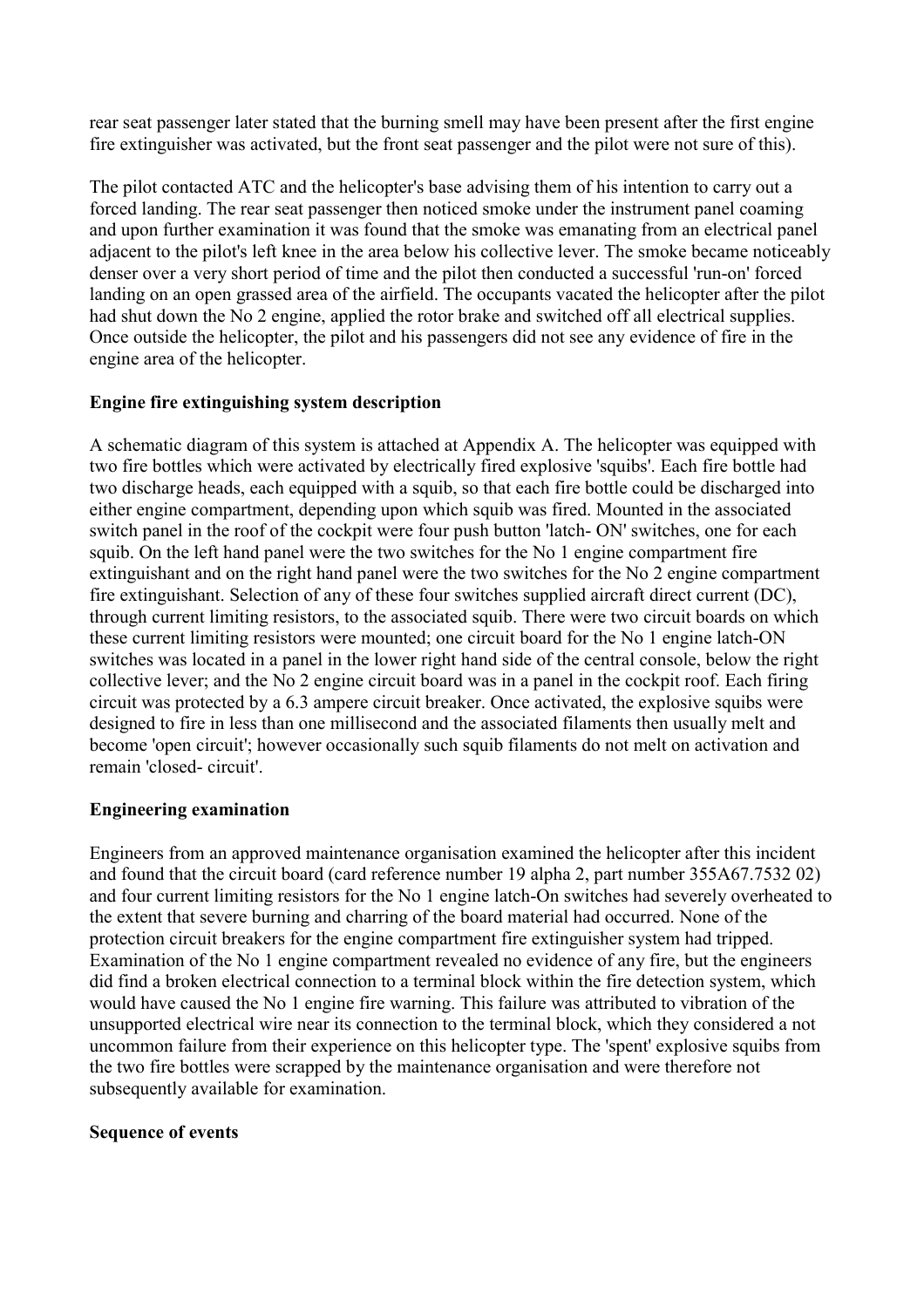The above findings indicated that a false No 1 engine fire warning had been initiated by the failure of the broken electrical connection to the terminal block within its fire detection system. After the pilot had activated the No 1 engine fire extinguisher system in response, the evidence indicated that one of the two fire bottle explosive squib filaments had not melted on firing and therefore maintained its closed circuit state. This intact filament had allowed the DC current to continue to flow through the current limiting resistors as the current shorted to 'ground' through the filament. As a result of passing the shorted current, the associated resistors had suffered severe overheating and had burnt the circuit board material on which they were mounted, generating the observed smoke from the lower right hand side of the central console where the No 1 engine circuit board was located, below the right collective lever.

## **Previous occurrences**

Three previous occurrences of overheating of such circuit boards were found on the CAA's occurrence database and two of these appeared very similar to this incident. Following the first two occurrences, the CAA had brought this problem to the attention of the French aviation authority, the Direction Generale De L'Aviation Civile (DGAC), which responded in September 1997 with a Flight Manual addition which required the pilot to release the push button 'latch-ON' engine bay fire extinguisher switch(es) after activation. This Flight Manual amendment had been incorporated into the AS355N Flight Manual at that time and the DGAC reportedly had intended to incorporate it into the AS355F Flight Manual in 1998. However, this Flight Manual amendment had not been incorporated into the AS355F Flight Manual at the time of this incident.

Whilst this Flight Manual addition evidently represented a means of providing a rapid safety response to this problem when it was first recognised, in view of the operational implications of this type of overheating occurrence in flight with the attendant smoke release into the cockpit, it was considered that this operational approach alone did not provide a satisfactory permanent solution to this problem.

In addition, the CAA database contained a number of occurrences of spurious engine bay fire warnings which had resulted from electrical wiring failures on such helicopters. The majority of these had resulted in an engine being shutdown in flight, the engine bay fire extinguisher being activated and a precautionary landing being carried out.

#### **Safety recommendations**

In view of the above findings arising from this investigation, the following Safety Recommendations are made:

#### **Recommendation 2000-62**

It is recommended that Eurocopter, in conjunction with the DGAC, should amend the AS355F Flight Manual in a similar manner to the AS355N Flight Manual addition made in September 1997, to require pilots to reset fire extinguisher push button switches to 'OFF' after engine compartment fire bottle activation in order to prevent potentially severe overheating of the associated current limiting resistors and circuit boards, due to electrical shorting through fire bottle squib filaments if any such filaments do not melt upon squib activation.

#### **Recommendation 2000-63**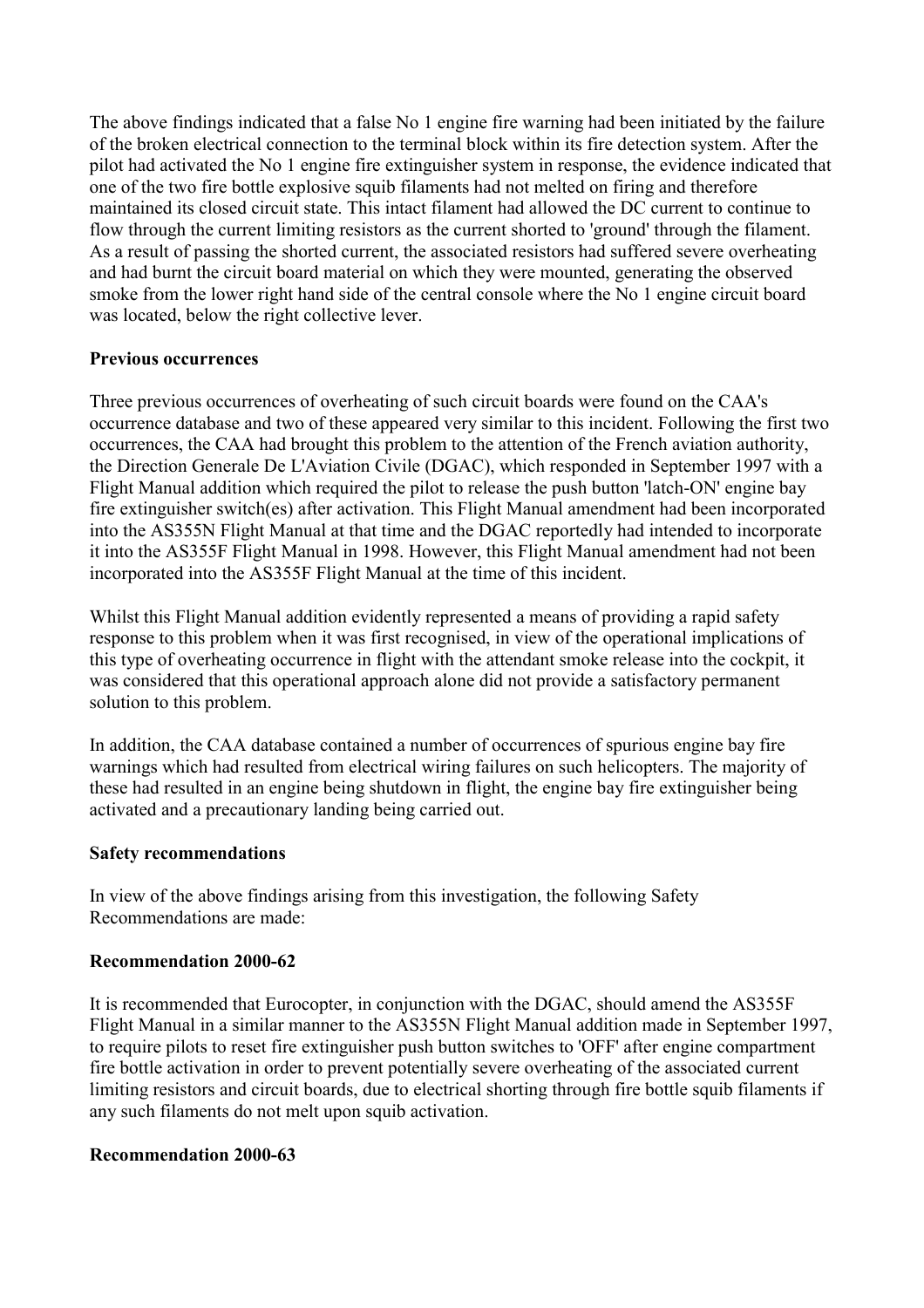It is recommended that Eurocopter, in conjunction with the DGAC, conduct a design assessment of the engine compartment fire extinguishing system on AS355 helicopters with a view to modifying the system so that the associated current limiting resistors do not suffer potentially severe overheating due to electrical shorting through a fire bottle squib filament if it fails to melt upon squib activation; progress on this recommendation should be monitored by the UK CAA.

## **Recommendation 2000-64**

It is recommended that Eurocopter review the incidence of spurious engine bay fire warnings caused by vibration induced failure of electrical wiring connections on AS355 helicopters and modify, as required, the associated wiring connections within the engine bay fire detection system to reduce the incidence of such failures, as far as practicable.

## **Eurocopter response to recommendations**

Eurocopter responded to these recommendations by updating the AS355 E/F/F1/F2 Flight Manuals to reflect the applicable content of the AS355N Flight Manual, as recommended in Safety Recommendation 2000-62, and these amendments were approved by the DGAC on 20 December 2000.

With regard to Safety Recommendation 2000-63, the manufacturer responded that:

' Eurocopter do not envisage any modification on engine extinguishing system..'

The reason for this reaction appeared to be that the manufacturer adopted the view that, since this incident was initiated by a spurious engine fire warning, the appropriate action required was to seek to reduce the incidence of such false fire warnings. Eurocopter's response stated:

' Two kinds of problems are now described on AS 355F: smell of burning on board and false engine bay fire detection - but without any "real" fire on board. This implies that the main dreaded event is spurious engine bay fire warnings.

The spurious engine bay fire warning occurrences we have analysed show that 2 main origins are identified:

- 1. Broken electrical connection on fire detection system localised very close to the detectors,
- 2. Problem of failures on detectors themselves.

Eurocopter proposed to DGAC to implement precautionary measures: Today, there is no maintenance on the AS 355 F engine bay fire detection installation. Generally speaking, Eurocopter have proposed to implement maintenance as it is already existing on (the) Arrius engine (Turbomeca responsibility):

## **1. On electrical connection:**

 **\*** Revision of install/removal work card to introduce the use of seal putty (silicon) to strengthen the lugs

**\*** Checks of wires and electrical continuity at visit T or A.